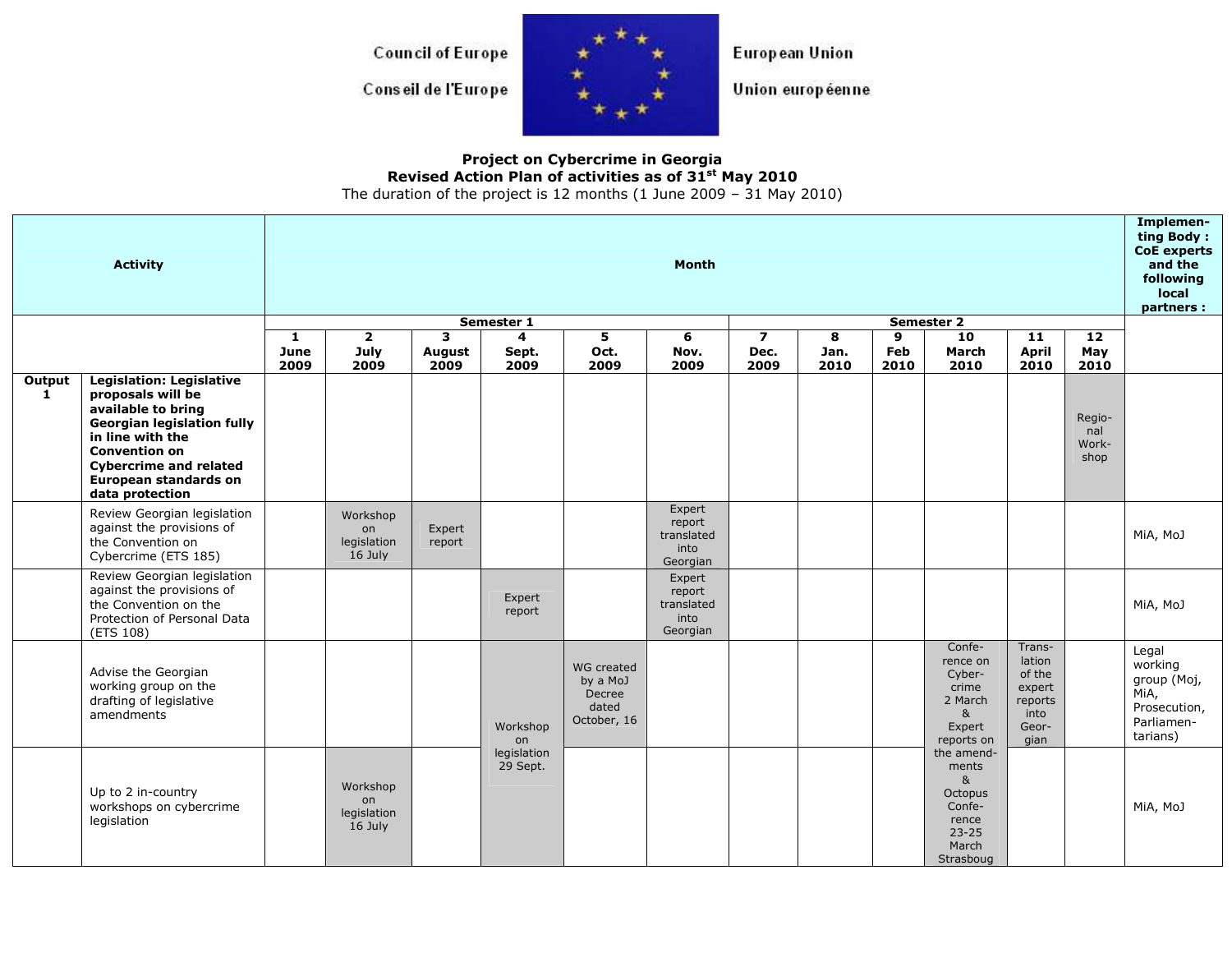|                               | <b>Activity</b>                                                                                                                                                                                                                                          | <b>Month</b>             |                                |                            |                    |                                                                                                   |                   |                   |                                                                                                           |                  |                                                                                                                                                                                                                                                                                            |                     | Implemen-<br>ting Body:<br><b>CoE</b><br>experts<br>and the<br>following<br>local<br>partners : |                                                                                                                        |
|-------------------------------|----------------------------------------------------------------------------------------------------------------------------------------------------------------------------------------------------------------------------------------------------------|--------------------------|--------------------------------|----------------------------|--------------------|---------------------------------------------------------------------------------------------------|-------------------|-------------------|-----------------------------------------------------------------------------------------------------------|------------------|--------------------------------------------------------------------------------------------------------------------------------------------------------------------------------------------------------------------------------------------------------------------------------------------|---------------------|-------------------------------------------------------------------------------------------------|------------------------------------------------------------------------------------------------------------------------|
|                               |                                                                                                                                                                                                                                                          | Semester 2<br>Semester 1 |                                |                            |                    |                                                                                                   |                   |                   |                                                                                                           |                  |                                                                                                                                                                                                                                                                                            |                     |                                                                                                 |                                                                                                                        |
|                               |                                                                                                                                                                                                                                                          | 1<br>June<br>2009        | $\overline{2}$<br>July<br>2009 | 3<br><b>August</b><br>2009 | 4<br>Sept.<br>2009 | 5<br>Oct.<br>2009                                                                                 | 6<br>Nov.<br>2009 | 7<br>Dec.<br>2009 | 8<br>Jan.<br>2010                                                                                         | 9<br>Feb<br>2010 | 10<br>March<br>2010                                                                                                                                                                                                                                                                        | 11<br>April<br>2010 | 12<br>May<br>2010                                                                               |                                                                                                                        |
|                               | Draft amendments to<br>comply with the provisions<br>of the Conventions on<br>Cybercrime (ETS 185) and<br>on the Protection of<br>Personal Data (ETS 108)<br>prepared by the Working<br>Group in order to be sent to<br>the Government                   |                          |                                |                            |                    | Drafting of the amendments on cybercrime<br>Finlisation of the Law package<br>and data protection |                   |                   |                                                                                                           |                  |                                                                                                                                                                                                                                                                                            |                     |                                                                                                 | Legal<br>working<br>group (MoJ,<br>MiA,<br>Prosecution,<br>Parliamen-<br>tarians)                                      |
| <b>Output</b><br>$\mathbf{2}$ | <b>Training: Training</b><br>policies and modules are<br>available for standard<br>training courses for law<br>enforcement authorities,<br>prosecutors and judges<br>regarding the<br>investigation,<br>prosecution and<br>adjudication of<br>cybercrime |                          |                                |                            |                    |                                                                                                   |                   |                   |                                                                                                           |                  |                                                                                                                                                                                                                                                                                            |                     | Regio-nal<br>Work-<br>shop                                                                      |                                                                                                                        |
|                               | Analysis of training needs<br>for law enforcement,<br>prosecutors and judges                                                                                                                                                                             |                          | Analysis of questionnaires     |                            |                    |                                                                                                   |                   |                   |                                                                                                           |                  |                                                                                                                                                                                                                                                                                            |                     |                                                                                                 | MoJ,<br>judiciary,<br>prosecution<br>Joint<br>Training<br>Center of<br>the MoJ and<br>the High<br>School of<br>Justice |
|                               | Review internationally<br>available training materials<br>and adapt them to<br>Georgian needs                                                                                                                                                            |                          |                                |                            |                    |                                                                                                   |                   |                   | Concept<br>Paper on<br>cyber-<br>crime<br>training<br>for judges<br>and<br>prosecu-<br>tors<br>translated |                  | Octopus Conference<br>(23-25 March, Strasbourg)<br>$\mathbf{R}$<br>Translation into Georgian of<br>the training manual (May 2010)<br>& of "Seizure of e-evidence-good practice<br>for the seizure and handling of digital<br>evidence developed under the EU OISIN<br>programme (May 2010) |                     |                                                                                                 | Joint<br>Training<br>Center of<br>the MoJ and<br>the High<br>School of<br>Justice                                      |
|                               | Support up to 2 pilot<br>training workshops                                                                                                                                                                                                              |                          |                                |                            |                    |                                                                                                   |                   |                   |                                                                                                           |                  | Part 1<br>"Train the<br>Trainers"<br>Course                                                                                                                                                                                                                                                |                     | Part 2<br>"Train<br>the<br>Trainers"<br>Course                                                  | Joint<br>Training<br>Center of<br>the MoJ and<br>the High<br>School of<br>Justice                                      |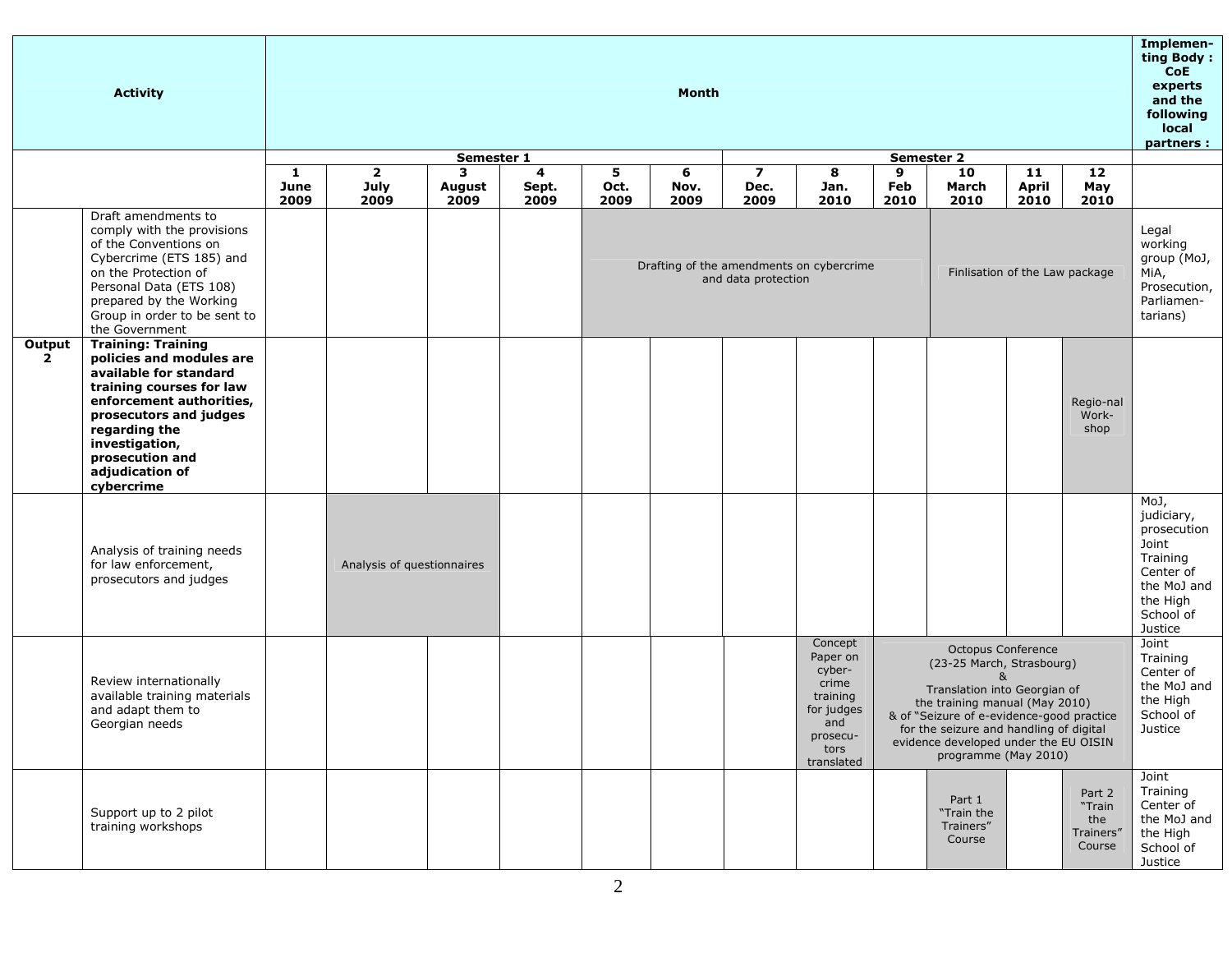|                                   | <b>Activity</b>                                                                                                                                                                                                                                                                                                            |              |                                          |                                                                                                             | <b>Month</b>                                                                                        |              |                                                     |                                                                                    |                                                    |                                                       |                                                                         |                     |                            |                                                                                   |
|-----------------------------------|----------------------------------------------------------------------------------------------------------------------------------------------------------------------------------------------------------------------------------------------------------------------------------------------------------------------------|--------------|------------------------------------------|-------------------------------------------------------------------------------------------------------------|-----------------------------------------------------------------------------------------------------|--------------|-----------------------------------------------------|------------------------------------------------------------------------------------|----------------------------------------------------|-------------------------------------------------------|-------------------------------------------------------------------------|---------------------|----------------------------|-----------------------------------------------------------------------------------|
|                                   |                                                                                                                                                                                                                                                                                                                            | $\mathbf{1}$ | $\overline{\mathbf{2}}$                  | Semester 1<br>3                                                                                             | 4                                                                                                   | 5            | 6                                                   | $\overline{ }$                                                                     |                                                    |                                                       |                                                                         |                     |                            |                                                                                   |
|                                   |                                                                                                                                                                                                                                                                                                                            | June<br>2009 | July<br>2009                             | August<br>2009                                                                                              | Sept.<br>2009                                                                                       | Oct.<br>2009 | Nov.<br>2009                                        | Dec.<br>2009                                                                       | 8<br>Jan.<br>2010                                  | 9<br>Feb.<br>2010                                     | 10<br>March<br>2010                                                     | 11<br>April<br>2010 | 12<br>May<br>2010          |                                                                                   |
|                                   | Support the drafting of a<br>training policy                                                                                                                                                                                                                                                                               |              |                                          | Participation in the drafting<br>of a concept paper on<br>cybercrime training for<br>prosecutors and judges | Workshop<br>on<br>institutiona<br>-lising<br>training on<br>cybercrime<br>(3-4 Sept.<br>Strasbourg) |              |                                                     |                                                                                    | Concept<br>Paper<br>translated<br>into<br>Georgian |                                                       |                                                                         |                     |                            | Joint<br>Training<br>Center of<br>the MoJ and<br>the High<br>School of<br>Justice |
| Output<br>$\overline{\mathbf{3}}$ | <b>Institution building:</b><br>Proposals available for<br>the creation of a 24/7<br>point of contact for<br>international police<br>cooperation, the<br>establishment of a high-<br>tech crime unit within<br>the police and<br>competent authorities<br>for international judicial<br>cooperation in<br>cybercrime cases |              |                                          |                                                                                                             |                                                                                                     |              |                                                     |                                                                                    |                                                    |                                                       |                                                                         |                     | Regio-nal<br>Work-<br>shop |                                                                                   |
|                                   | Review the capacities of the<br>criminal police regarding<br>cybercrime investigations<br>and cyberforensics                                                                                                                                                                                                               |              |                                          |                                                                                                             |                                                                                                     |              | Establish<br>ment of<br>the High                    |                                                                                    |                                                    | $\overline{3}$<br>investi<br>gators<br>selec-         |                                                                         |                     |                            | Criminal<br>police, MiA,<br>MoJ                                                   |
|                                   | Propose a design for a high-<br>tech crime unit or a similar<br>specialised unit within the<br>criminal police, including<br>equipment required                                                                                                                                                                            |              | <b>RTD</b><br>15 July                    | Expert<br>report                                                                                            | <b>RTD</b>                                                                                          |              | Tech<br>Crime<br>Unit<br>decided<br>by MiA          | Expert<br>report<br>transla-<br>ted into                                           |                                                    | ted to<br>work<br>within<br>the<br><b>HTC</b><br>Unit |                                                                         |                     |                            | Criminal<br>police, MiA,<br>MoJ                                                   |
|                                   | Prepare a proposal for the<br>creation of a 24/7 point of<br>contact for international<br>police cooperation in line<br>with article 35 of the<br>Convention on Cybercrime                                                                                                                                                 |              |                                          |                                                                                                             | 28 Sept.                                                                                            |              |                                                     | Georgian                                                                           |                                                    |                                                       | Confe-<br>rence on<br>Cyber-<br>crime<br>2 March<br>&<br><b>Octopus</b> |                     |                            | Criminal<br>police, MiA,<br>MoJ                                                   |
|                                   | Develop a proposal for<br>competent authorities and<br>efficient procedures for<br>international judicial<br>cooperation against<br>cybercrime                                                                                                                                                                             |              | Workshop<br>on<br>legislation<br>16 July | Expert<br>reports                                                                                           | <b>RTD</b><br>28 Sept.<br>Workshop<br>on<br>legislation<br>29 Sept.                                 |              | Expert<br>reports<br>translated<br>into<br>Georgian | Law<br>package<br>finalised<br>Expert<br>Reports<br>translated<br>into<br>Georgian |                                                    |                                                       | Confe-<br>rence<br>$23 - 25$<br>March,<br>Strasbourg                    |                     |                            | MoJ,<br>Prosecution                                                               |